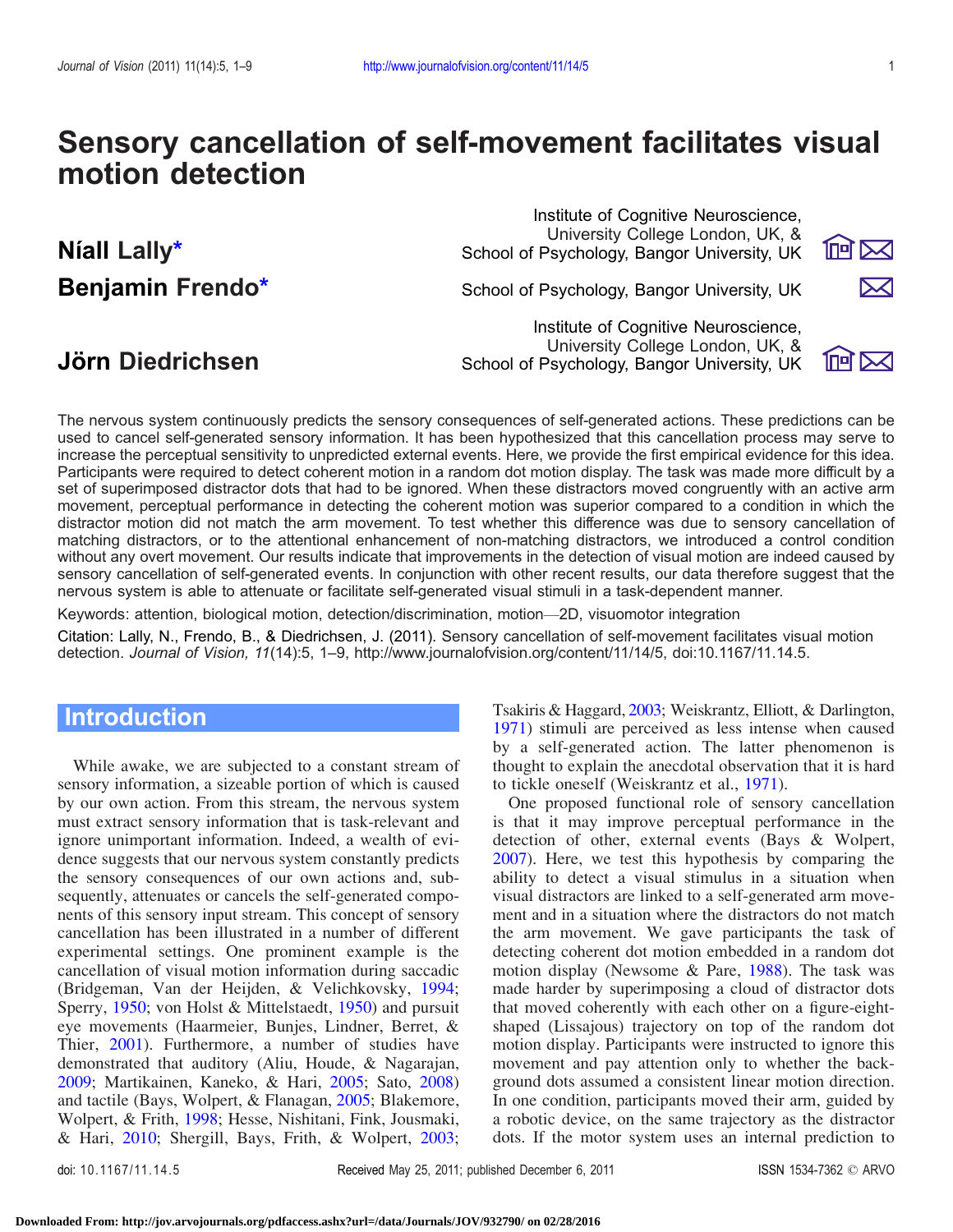<span id="page-1-0"></span>help attenuate undesired visual input, then it should be able to suppress the competing distractor motion signals and thereby become more sensitive to the target motion. While often hypothesized, there is to date, to our knowledge, no empirical evidence that cancellation of selfgenerated events improves perceptual performance in the detection of other, external events (Bays & Wolpert, [2007\)](#page-7-0). Additionally, we also tested the possibility that the nervous system amplifies visual stimuli that are in conflict with the predicted outcomes. We therefore introduced an extra condition in which the visual motion of the distractor dots did not match the arm movement.

In a very similar study, Christensen, Ilg, and Giese ([2011\)](#page-7-0) have recently shown that self-generated visual motion stimuli can be enhanced rather than attenuated (see also Craighero, Bello, Fadiga, & Rizzolatti, [2002](#page-7-0); Miall et al., [2006](#page-8-0); Repp & Knoblich, [2007](#page-8-0); Wohlschlager, [2000\)](#page-8-0). In their study, participants were required to detect biological dot motion in an array of moving distractors. When the to-be-detected motion was congruent with a self-produced arm movement, participants were better at detecting this motion than when passively watching the stimulus. Thus, in combination with this study, a finding of sensory cancellation of self-generated visual motion in our study would indicate that the visuomotor system can use sensory motor predictions to attenuate or facilitate the perception self-generated stimuli in a task-dependent manner.

# Methods

#### **Participants**

Thirteen healthy right-handed participants were recruited (8 males, mean age = 25.2 years). All volunteers had normal or corrected-to-normal vision. Experimental and consent procedures were approved by the Ethics Committee of the School of Psychology, Bangor University (United Kingdom).

#### Apparatus and stimuli

Participants sat with their heads supported by a headrest and looked into two mirrors (one for each eye) positioned to reflect two 24*W* LCD monitors (Takahashi, Diedrichsen, & Watt, [2009](#page-8-0)). With this setup, the visual stimuli could be presented in 3D and were calibrated to appear before the participant in the plane of hand motion, which was perpendicular to the line of sight at a distance of 50 cm. The apparatus prevented vision of the hand and surrounding equipment. A robotic arm (Phantom Premium 3.0, SensAble Technologies, USA) was used to measure the arm movement of the participant and to guide their hand along a predetermined movement path. The visual stimulus was comprised of two kinds of dots: 80 target and 80 distractor dots. All dots were identical in color and size and moved across the same circular area (diameter = 16 cm).

The target dots moved in different directions, uniformly distributed between 0 and 360 deg, such that the vectorial sum of the motion directions of all target dots was zero at all times. Each dot moved until it hit the boundary of the circular area, where it disappeared and then reappeared at a random position on the boundary. All target dots moved with a constant speed of 9.56 cm/s. The average lifetime of a target dot was  $\sim$ 850 ms. At a random time within the 7-s trial (between 1 s and 5.5 s, to avoid target motion in the beginning or the end of the trial), a new target generated in the next 1350 ms assumed a single, predetermined movement direction. Each new dot was assigned this movement direction with a probability corresponding to the coherence level; otherwise, it was assigned with a direction drawn from a uniform distribution. As new dots continuously appeared, the coherence level of the display increased continuously for 1350 ms to the target level and then decreased again back to random motion. The task of the participants was to detect this coherent motion and report its direction after the trial.

The distractor dots always moved as a unit with the same direction and speed, in a figure-eight motion, described by two sinusoids [\(Figure 1\)](#page-2-0). One sinusoid had a period of 3.5 s for a full revolution while the other had a period of 1.75 s. The peak-to-peak amplitude of the sinusoids was 14 cm. The orientation of this Lissajous figure was randomly rotated to a different angle on every trial. The array of distractor dots covered the visible area at all times. Participants were instructed to ignore the distractor dots as much as possible during the task.

### Procedure

To start a trial, participants were required to move a red dot (corresponding to their hand position) to a starting point. For all trials involving movement, a 4-s synchronization phase was carried out ([Figure 1A,](#page-2-0) left panel). A sphere on the screen moved in a figure-eight movement that was generated from two sinusoids, as described for the distractor dots (see above). During the task, the robot guided the arm on this trajectory by simulating a spring (100 N/m) around the moving target point. Participants were instructed to follow the guidance of the robotic arm as accurately as possible. The average interaction force (the amount of force between participants' hand and the robotic arm) was measured throughout the task and presented on-screen as feedback after each block of trials to help minimize these forces during training. Zero interaction force would imply that the participants were able to move exactly on the predescribed trajectory, without any robot guidance. On average, the contact force was 0.7 N, implying an average deviation from the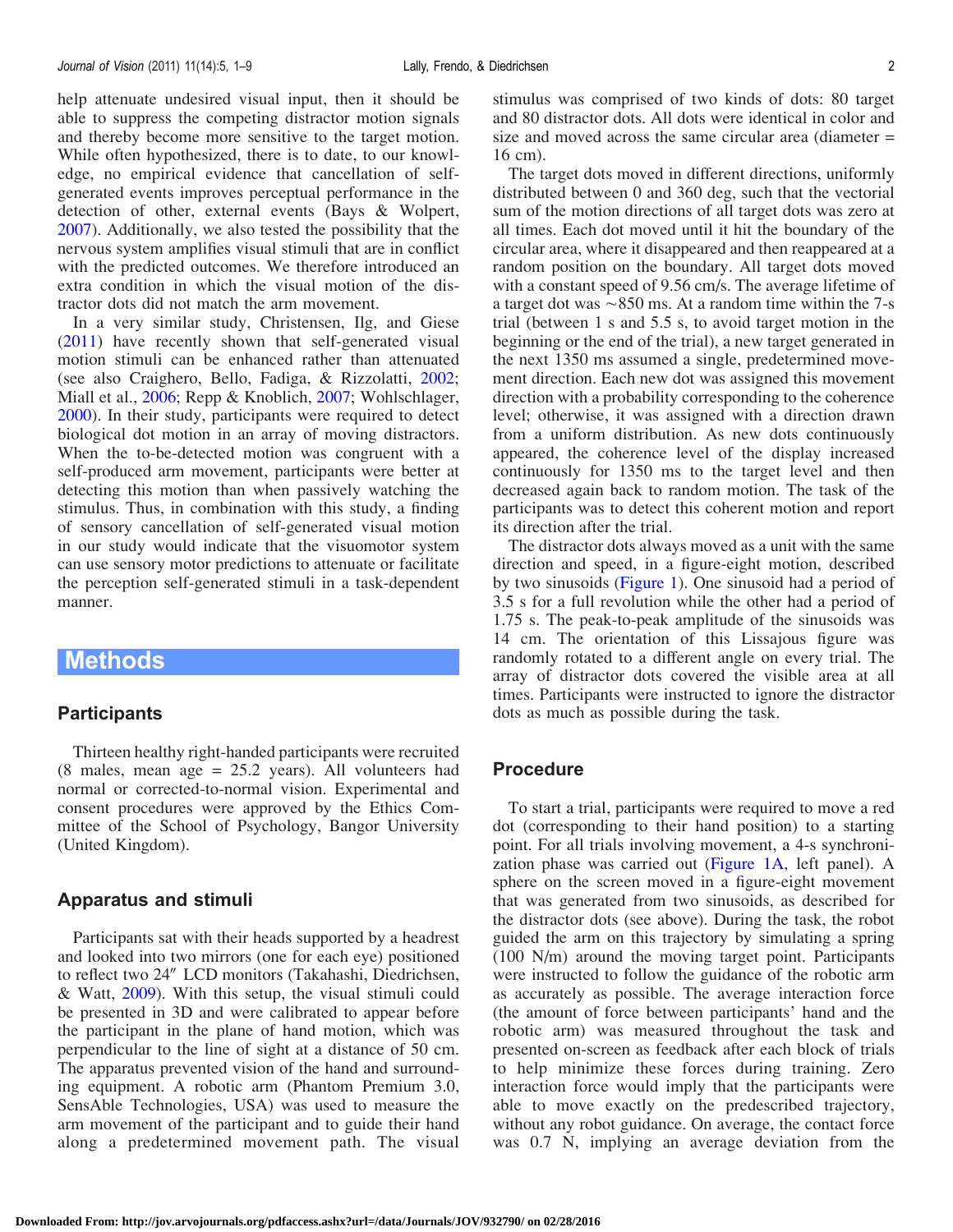<span id="page-2-0"></span>

Figure 1. Experimental paradigm. (A) Time course of one trial. Trials with movements started with a synchronization phase, in which the robot guided an arm movement in a Lissajous figure of random orientation. During the random dot phase, a display of moving dots was shown. The target dots moved independently in random directions but assumed coherent motion at a random time within the 10 s. A number of distractor dots, shown in red here for clarity but white in the actual experiment, moved superimposed onto the random dot motion with a coherent Lissajous figure movement. At the end of the trial, participants were required to indicate the direction of the coherent dot motion by controlling an arrow with their hand. The length of this line was used to indicate confidence levels—an arrow as long as the widest circle indicated.

trajectory of 7 mm. Most of this deviation was due to a small lag of the hand behind the robot trajectory.

The synchronization phase blended seamlessly into the main behavioral task. During the subsequent 7 s, the random dot display was presented (Figure 1A, middle panel). For a short time period, the target dots assumed a coherent motion direction (see [Apparatus and stimuli](#page-1-0) section). The participants' task was to detect the increased coherence and to report the angular direction of this motion. After the trial was completed, participants moved the robotic arm to adjust an arrow on the screen to report the direction of the motion (Figure 1A, right panel). They also reported the confidence level of their report. An arrow reaching all the way to the large circle (radius = 60 mm) implied complete confidence, while an arrow close to the smaller circle (radius  $= 20$  mm) implied that the participant was guessing. Participants indicated that they were satisfied with the adjusted arrow by pressing a small button on the handle of the robotic device. Feedback on average accuracy (reported direction was within  $\pm 35$  deg of the true direction) and average contact force was displayed on-screen at the end of each training block.

In total, there were 5 conditions in this experiment (Figure 1B). (1) In the move–match condition, participants started to move their hand concurrently with the robot along a Lissajous figure trajectory and then continued to make this hand movement throughout the random dot phase. In this condition, the distractor dot motion reflected the actual hand movement; thus, deviations from the Lissajous figure resulted in perfectly correlated visual feedback. However, these deviations were quite small since participants were very good at following the predescribed trajectories. (2) In the move–mismatch condition, the distractor dots followed a Lissajous figure that was phase-shifted from the hand motion by a random time interval between the following value ranges: 218 to 656 ms, 1218 to 1656 ms, 2218 to 2656 ms, or 3218 to 3656 ms. This ensured that the imposed delay resulted in clear phase offset between visual and hand motion, avoiding simple phase reversal that could be seen as a mirroring or rotation of the display. The time offset was changed trial by trial, thus ensuring that participants could not adapt to the time delay. Furthermore, the visual feedback was rotated by a random amount in respect to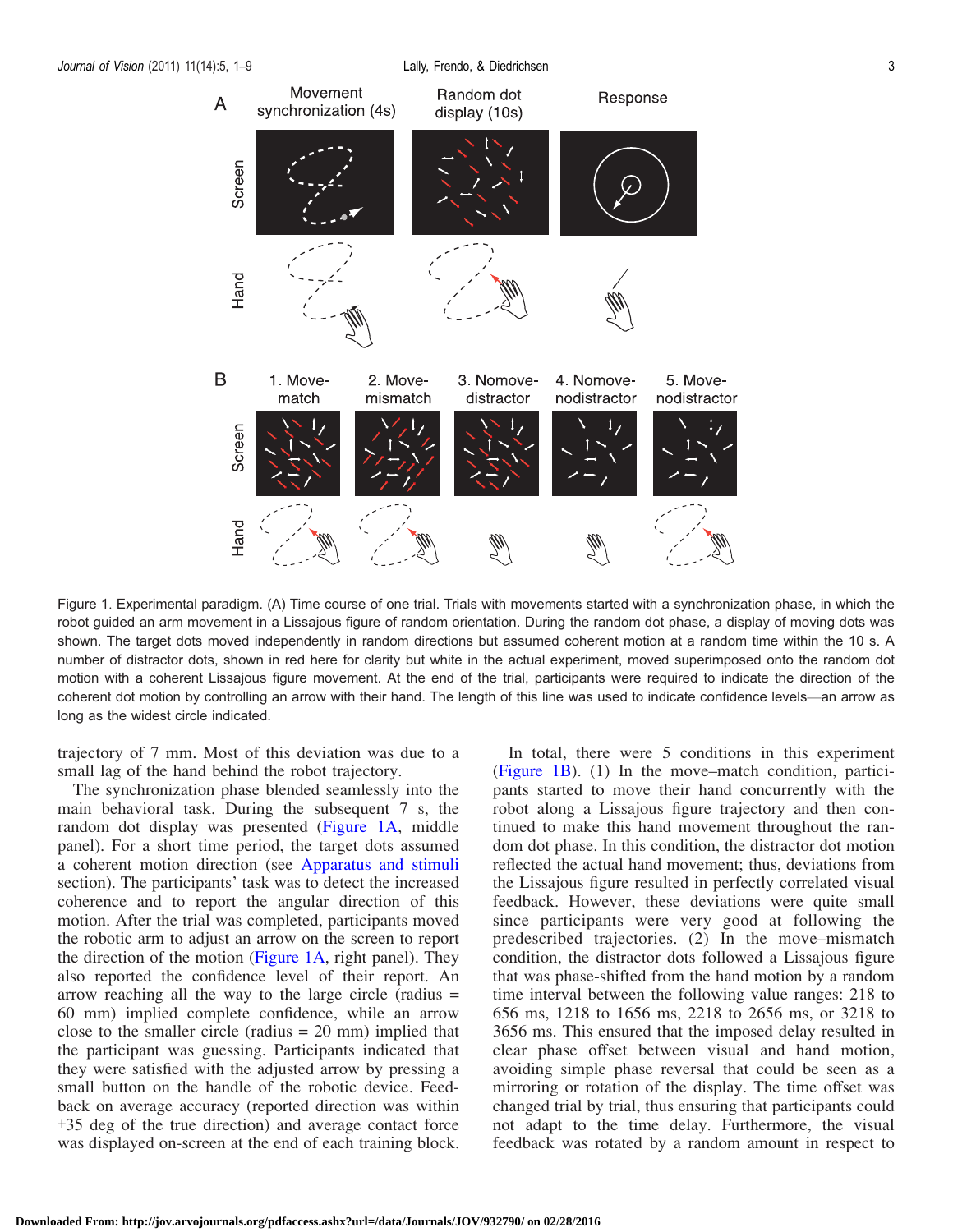the hand movement. (3) In the no move–distractor condition, the participants held their hand still while the distractor dots moved coherently following the Lissajous figure with a random orientation. This condition therefore served as baseline for evaluating how much the distractors influenced the motion detection in the absence of any movement-based prediction. (4, 5) To test whether the movement itself had an influence on performance, participants either made arm movements (move–no distractor) or kept their arm still (no move–no distractor), while only the target dots were presented on-screen. If the movement itself required attention that distracted from the visual task, the perceptual performance should be impaired in the move–no distractor condition.

### **Design**

The experiment was split into two 1-h sessions, scheduled at the same time of day on subsequent days. On the first day, participants underwent a training phase, which was comprised of five blocks (85 trials). In the first block (10 trials), participants were trained to make smooth hand movements, guided by the robotic arm. On-screen feedback was given after each trial, indicating the amount of interaction force produced against the robot device. By minimizing this number, participants improved the accuracy with which they followed the predescribed trajectory. The second block (15 trials) introduced the participant to the baseline behavioral task, using the no move–no distractor condition. The coherence of the random dot motion was set to 1 to ensure that participants learned to recognize the increase in coherence of target dots when it occurred. The following two blocks (each with 15 trials) introduced the move–match and move–mismatch conditions, respectively. The final training block involved 30 trials of the no move–distractor condition with coherence level set to 0.6. Based on the performance accuracy in this block, we adjusted the coherence for the main experiment to keep an average accuracy level of 70% (see below).

After the training phase, the experiment proceeded in 20 blocks, four in each condition. All blocks had 30 trials, with the exception of the no distractor conditions, which only had 15 trials. The order of blocks was counterbalanced between participants such that all conditions occurred once in each set of 5 blocks. The first ten blocks were performed during the first session and the last ten blocks during the second session.

Task difficulty was adapted before each set of five blocks by regulating the number of target dots that would move coherently, based on individual performance in the last no move–distractor condition. This ensured that each condition was run once with each new coherence value. We decreased the coherence downward if performance on the no move–distractor condition was above 76% and increased coherence if performance was below 64%. The size of the step was adjusted following a fixed protocol. The no move–distractor condition was chosen as a measure to adjust the performance, as we expected it to be of medium difficulty.

In a control experiment, we tested a further 10 participants (6 females, mean age  $= 26.6$  years) on the two no distractor conditions only. This was done to test the hypothesis that the movement task may interfere with the perceptual task at higher levels of difficulty. As in the main experiment, we collected four blocks of 15 trials per condition. In this experiment, we adjusted the coherence such that percent correct in the no move–no distractor condition was around 55%. The move–no distractor condition was then tested at exactly the same coherence level and this protocol was counterbalanced across participants.

#### Data analysis

The angular error of each trial was computed as the difference in degrees between the actual target direction and the direction reported by the participant. As a first measure for online feedback, we classified performance into correct and incorrect trials, depending on whether the absolute angular error was greater or smaller than 35 deg.

We reasoned that two processes would determine performance: First, the participants may or may not have seen the random dot motion (detection probability). If they did not see the motion, we assume that they would simply guess an angle. Second, if they saw the motion, they would report an angle that is distributed around the actual target direction with some variability. Thus, both changes in detection probability and changes in the variability of report can influence the overall accuracy.

To distinguish between these two possibilities, we fitted the distribution of angular errors for each person and each condition using a mixture model (e.g., see Bays, Catalao, & Husain, [2009](#page-7-0)). According to the model, participants saw the visual motion with probability  $\delta$ . If they did not see it, they guessed a direction unrelated to the true direction, thereby leading to a uniform distribution of errors on the circle. If they saw the motion, the angular errors were assumed to be distributed around 0 with standard deviation  $\sigma$ . Since the standard deviation was relatively small, we assumed a wrapped normal distribution  $(N_w)$  (Fisher, [1993\)](#page-8-0). Thus, under this model, the probability of making the angular error  $x$  is

$$
p(x) = (1 - \delta) \frac{1}{2\pi} + \delta N_{\rm w} (0, \sigma^2). \tag{1}
$$

Using an expectation maximization algorithm, we iteratively fitted the two parameters  $\delta$  and  $\sigma$  to the distribution ([Figure 2\)](#page-4-0).

To test our hypothesis that visual motion congruent with a self-generated movement would interfere less than incongruent visual motion, we conducted a one-sided t-test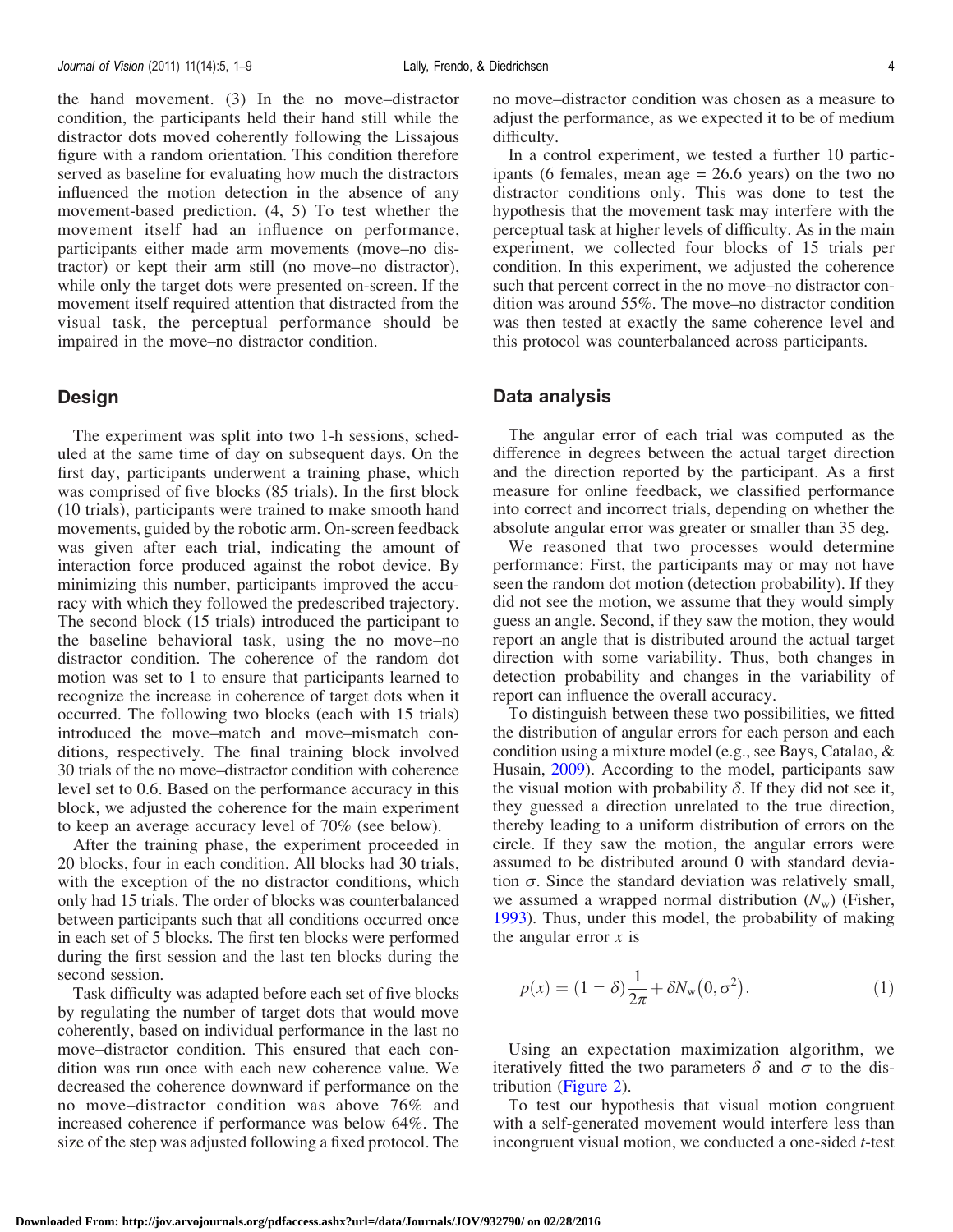<span id="page-4-0"></span>

Figure 2. Distribution of angular error in the (A) move–no distractor condition of participant 3 and (B) in the move–mismatch condition of participant 8. The dashed line indicates the fit of the mixture model. Parameter  $\delta$  is the probability of detecting the stimulus (otherwise, the participant is quessing), while  $\sigma$  indicates the standard deviation of the response distribution.

between the move–match and move–mismatch conditions. Given a positive result here, we then conducted two comparisons, one between the move–match and no move– distractor condition to test whether the difference was due to sensory cancellation of matching visual information and one between the move–mismatch and no move– distractor condition to test whether it was due to the amplification of mismatching visual information. These tests were Bonferroni-corrected for multiple comparisons. Because each of the comparisons had a clear directional prediction, we again used one-sided t-tests.

# **Results**

Can a visual sensory prediction arising from a hand movement improve perceptual sensitivity to external stimuli? To answer this question, we compared the performance in the detection of coherent dot motion when the movement of a cloud of distractor dots either moved congruently with actual hand movement (move–match) or was randomly phase-shifted from the hand motion (move– mismatch). Confirming our hypothesis, we found significantly better performance in the move–match condition  $(M = 70.7\%, SD = 9.4)$  than the move–mismatch condition  $(M = 63.7\%, SD = 10.1), t(12) = 4.585, p < 0.001$ 

[\(Figure 3A,](#page-5-0) one sided test). This finding suggests that a visual distractor that is coherent with own motion interferes less with motion perception than a visual distractor that moves asynchronously to self-produced motion.

This performance difference could be due to two factors. A prediction associated with the hand movement could have been used to cancel or attenuate the distractors in the move–match condition. Alternatively, the mismatch between the hand and visual motion by itself may have attracted attention and hindered the perceptual performance. We therefore compared the performance of the match and mismatch conditions to the control condition, in which no movement occurred. This condition should provide a baseline of how much the distractors impeded the visual task in the absence of any forward model prediction. Performance in this task  $(66.6\%, SD = 11.3)$ was significantly worse than in the move–match condition,  $t(12) = 2.697$ ,  $p = 0.019$ , but not significantly better than in the move–mismatch condition,  $t(12) = -1.437$ ,  $p =$ 0.179 (one-sided t-tests with correction for two comparisons). Thus, the performance gains in the "move–match" condition may be attributed to the effect of sensory cancellation rather than interference effects caused by nonmatching visual feedback.

Since the analysis involved making comparisons across movement and non-movement conditions, it was also necessary to address the secondary effects of movement itself. Making a movement may have required participants to divide attention, which may have decreased their performance. To address this, we included two control conditions in which participants either moved or did not move. No distractor dots were presented in either of these conditions. Performance in these tasks was consequently much better (87.4% and 87.3% for the no move–no distractor and move–no distractor conditions, respectively). Most importantly, however, the requirement to follow the robot motion with the hand during the perceptual task did not influence perceptual performance,  $t(12) = 0.071$ ,  $p = 0.944$ .

One final problem with this control comparison is that we may have missed the influence of the movement on the perceptual task, because performance was relatively close to ceiling. We therefore tested 10 more participants in the two control conditions without distractors and adjusted this time the coherence level, such that performance was much lower ( $\sim$ 55% accuracy). The results [\(Figure 3A](#page-5-0), white bars) confirmed our conclusion that hand movement itself did not impair the detection of coherent motion. The accuracies in the no move condition (53.5%) and in the move condition (55.6%) were not significantly different,  $t(9) = -0.574$ ,  $p = 0.580$ . In light of this result, we can interpret the performance differences in the main experimental conditions as effects of visual sensory predictions.

Thus, our results so far indicate that sensory predictions can improve perceptual performance by attenuating unwanted distractors. We then asked which aspect of the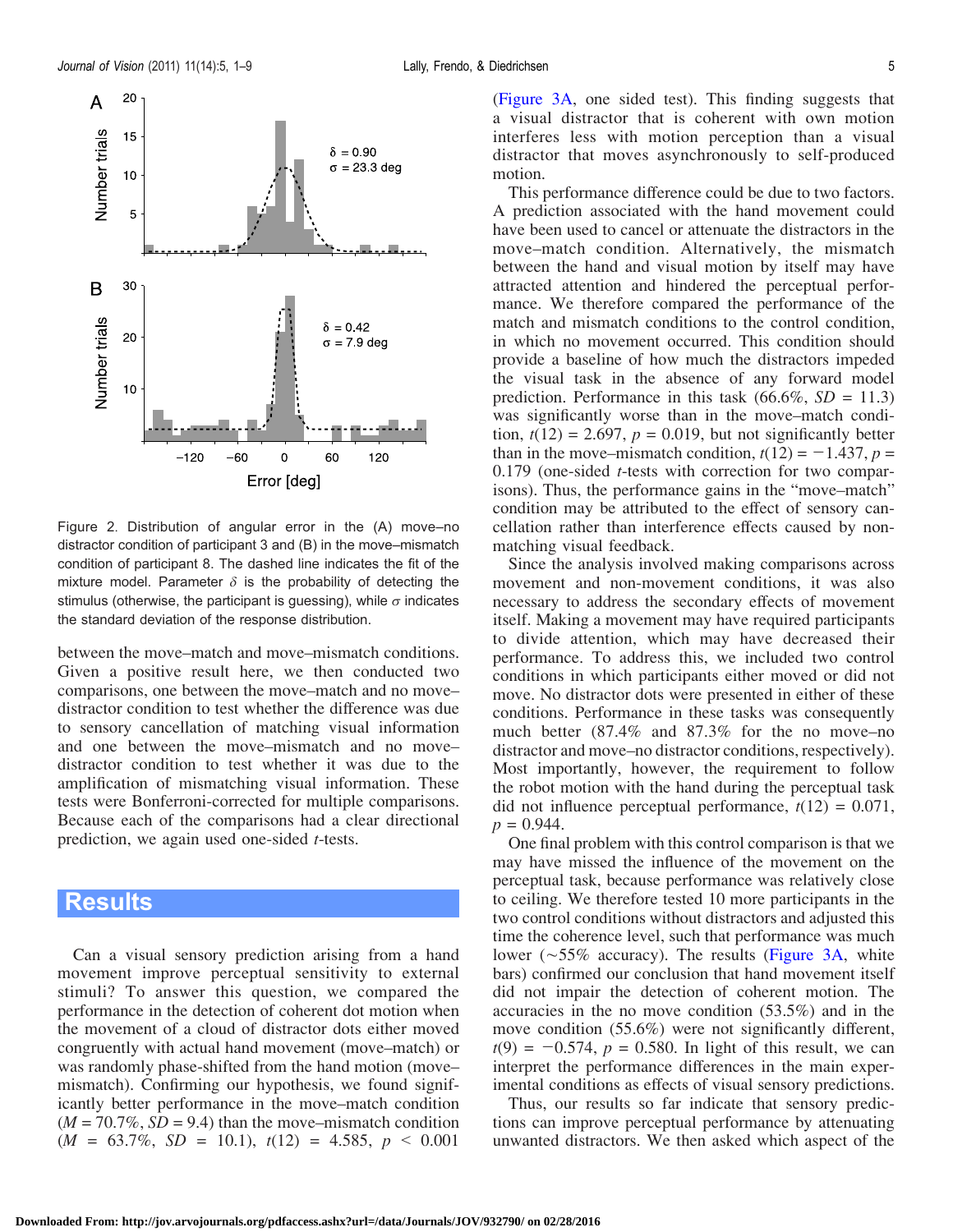<span id="page-5-0"></span>

Figure 3. Performance on the perceptual task in the 3 main experimental conditions (move–match, move–mismatch, no move–distractor) and the two control conditions without distractors (no move– and move–no distractor). The results of the additional control experiment, in which we lowered the coherence for the control conditions, are shown in white bars. (A) The proportion of trials with the response within 35 deg of the correct direction. (B) Standard deviation (SD) of the reported motion, given that the motion was seen. (C) Probability of detection of the target movement. These two (B and C) are parameter estimates from a mixture model. (D) Average confidence rating (between 20 and 60 mm) of the directional judgment. Error bars indicate between-subject standard error.

task improved through this filtering process. Increased performance in the move–match condition could have arisen due to one of two possibilities: Sensory cancellation of the distractor dots could have led to increased sensitivity to detect the target motion within the distractor display. Alternatively, the target motion may have been detected equally often, yet the attenuation of the distractor motion may have increased the accuracy of the motion perception. To explore these possibilities, we modeled the angular errors of the participants as a mixture of a uniform distribution for the proportion of trials in which the participants were guessing and a wrapped normal distribution with zero mean and unknown variance for the proportion of trials in which the participants saw the motion (see [Methods](#page-1-0) section). We estimated the probability of detection and response variability separately based on the distribution of the errors of each participant (see [Methods](#page-1-0) section).

The response variability (Figure 3B) on trials during which participants saw the motion were not different between conditions,  $F(4,48) = 0.814$ ,  $p = 0.523$ . The

estimated values of this parameter were quite different between participants (ranging from 7.8 to 20.2 deg), but they were very reliable across conditions within participants. The estimates of variability correlated highly  $(r = 0.82)$  across conditions, indicating good test–retest reliability. Thus, our failure to find any effect on the response variability for detected stimuli was not due to unreliable model fits. Rather, the accuracy results were due to a change in the probability to detect the target motion (Figure 3C). We first confirmed the influence of the sensory prediction by showing again that there was a significant difference between the move–match and move–mismatch condition,  $t(12) = 3.923$ ,  $p = 0.001$ (one-sided test). As before, the difference between no move–distractor condition and the move–match condition was significant,  $t(12) = 2.286$ ,  $p = 0.041$ , whereas the difference between no move–distractor and the move– mismatch condition was not,  $t(12) = -1.254$ ,  $p = 0.234$ (both one-sided tests, corrected for multiple comparisons). This suggests that attenuation of the distractor dots through sensory motor prediction increased the chances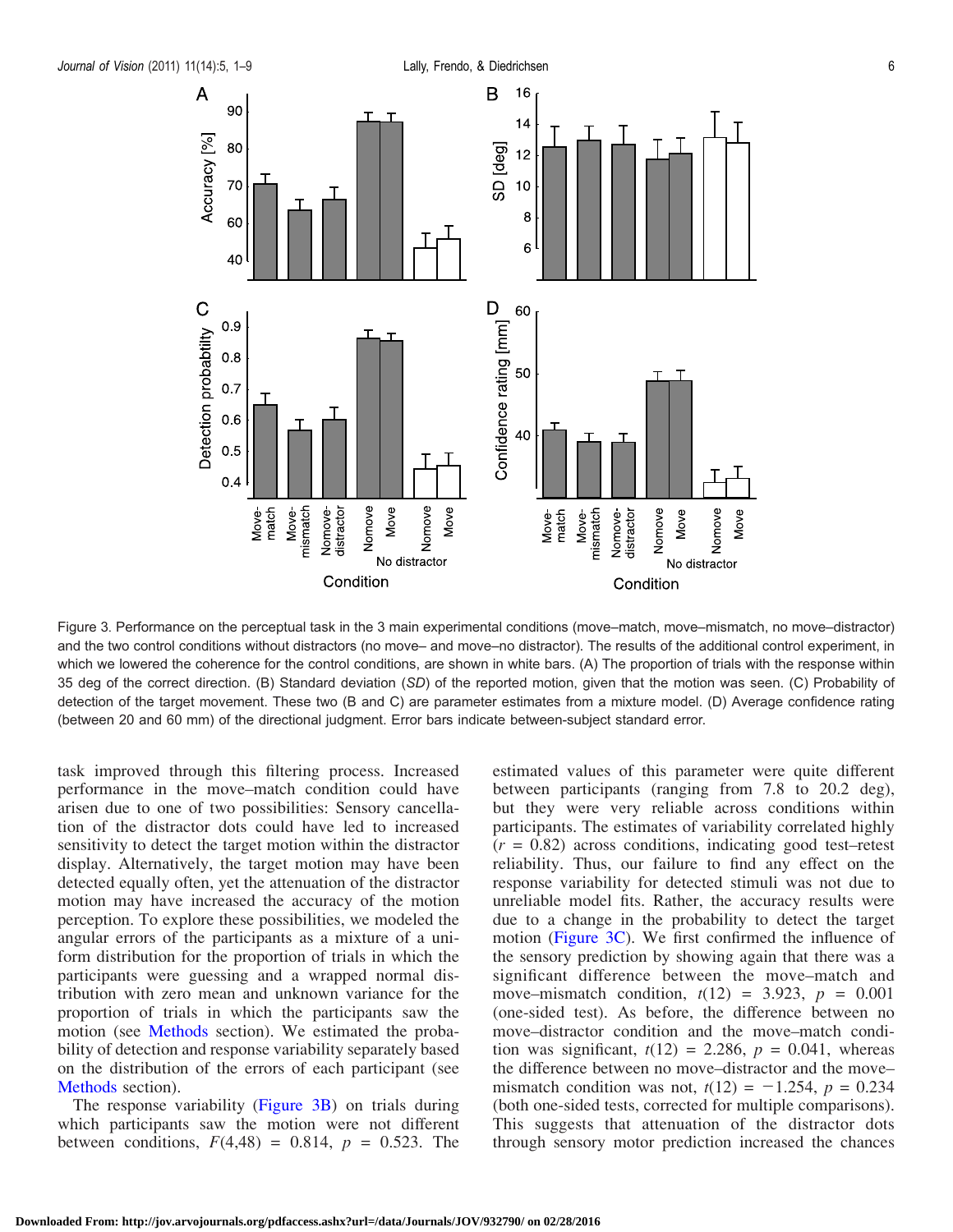of detecting the target motion but left the accuracy of reports, once the motion was detected, unaltered.

Consistent with the higher detection probability, participants also reported a higher confidence [\(Figure 3D\)](#page-5-0) in the move–match condition than in the move–mismatch condition,  $t(12) = 2.224$ ,  $p = 0.023$  (one-sided test). Confidence ratings in the no move–distractor condition were not significantly different from the move–mismatch condition,  $t(12) = 0.180$   $p = 0.860$ , and marginally lower than in the move–match condition,  $t(12) = 2.080 p = 0.060$ (one-sided tests, corrected for multiple comparisons). The confidence on each trial also correlated with the modelbased measure of the detection probability, suggesting that the report was based on actually seeing the target motion (mean correlation  $-0.68$ ,  $SD = 0.13$ ).

Finally, we tested whether matching or mismatching visual feedback influenced the movement of the participants. As the robotic device guided the participants' movements, we can take the interaction force between the participants' hand and the robot handle as a measure of how well the participants followed the movement of the robot. If the mismatching visual feedback had an influence on the guidance of movements, we might expect higher interaction forces in the move–mismatch condition than in the other condition. However, we found that the interaction forces overall were quite small and well matched across conditions (move–match:  $0.748$  N,  $SD = 0.173$  N; move–mismatch:  $0.745$  N,  $SD = 0.184$  N; move–no distractor: 0.745,  $SD = 0.183$  N). Thus, visual feedback seemed not to interfere with the ability of our participants to follow the movement of the robot (Rosenbaum, Dawson, & Challis, [2006\)](#page-8-0).

# **Discussion**

Previous studies have shown that self-generated events are perceived as less intense than unexpected external events (Aliu et al., [2009](#page-7-0); Bays et al., [2005](#page-7-0); Blakemore, Wolpert et al., [1998;](#page-7-0) Hesse et al., [2010;](#page-8-0) Martikainen et al., [2005](#page-8-0); Sato, [2008;](#page-8-0) Shergill et al., [2003](#page-8-0); Tsakiris & Haggard, [2003\)](#page-8-0). Our data show-to our knowledge for the first time—that sensory cancellation of self-generated stimuli can improve sensitivity to other visual stimuli. Participants were more likely to perceive coherent motion embedded in a random dot display when the motion of distracting stimuli perfectly matched their actual own arm movement. This was true both compared to a condition in which the visual stimulus did not match the movement and compared to a condition in which the arm did not move at all. Thus, the improvement can be attributed to the cancellation of the self-generated distracting stimuli.

Our results complement recent findings (Christensen et al., [2011\)](#page-7-0) that show that visual motion stimuli that are consistent with self-generated arm movements can be better detected among distractors than stimuli that were not related to the movement. In this work, however, participants were instructed to detect the dot motion that was associated with the self-generated movement, whereas in our task these stimuli needed to be ignored. Thus, depending on task instruction, the nervous system appears to be able to flexibly attenuate or facilitate the perception of self-generated visual motion.

Confirming related results, our data also show that sensory motor predictions rely on an efference copy of a self-generated action. Across all our conditions, the distractor motion was regular and could, therefore, be predicted equally well based on the past perceptual information. Thus, the difference between our conditions cannot be attributed to the perceptual predictability and, therefore, clearly shows that an efference copy is necessary for sensory cancellation. While the volunteer's actions were guided along an enforced path, the small interaction forces between the hand and robot implied that most of the movement was self-generated. Whether fully free movements would lead to even larger cancellation effects needs to be tested in further studies. The importance of a selfgenerated action in perceptual processing is consistent with work on the learning of anticipatory postural or grip force adjustments (Blakemore, Goodbody, & Wolpert, [1998;](#page-7-0) Diedrichsen, Verstynen, Hon, Lehman, & Ivry, [2003\)](#page-7-0), which also depend crucially on an efference copy, even if the perturbations are fully matched for predictability.

Importantly, we found that the improvement in accuracy was due to an increased probability of detecting the target motion rather than an amplification of motion perception. The variability of the responses—if the target motion was detected—remained stable across conditions. This may indicate that the response variability in this task was mainly determined by other factors, such as movement variability or memory. Thus, our results suggest that the influence of sensory cancellation of distractors may be most evident when stimuli are near the perceptual threshold rather than when stimuli are presented above threshold.

Finally, our results also show that a mismatch between movement and visual feedback did not make the distractors harder to ignore—at least not significantly. This is consistent with results for haptic sensory cancellation (Bays et al., [2005\)](#page-7-0), where the perceived intensity of a force pulse that is simultaneous with the action is attenuated but not amplified when the feedback does not match the prediction in time. However, this null finding has to be interpreted with some caution. It is possible that, due to the large and constant visuomotor mismatch, the motor system may have labeled the distractor motion as having been caused by an external factor. Thus, the distractor dots would have been treated as externally generated motion by the system. If this conjecture were correct, we would predict that visual attention is attracted to a distractor that first moved congruently with the action and then transiently changed to a non-matching version. Such amplification would be functional because small sensory prediction errors may be indicative of a miscalibrated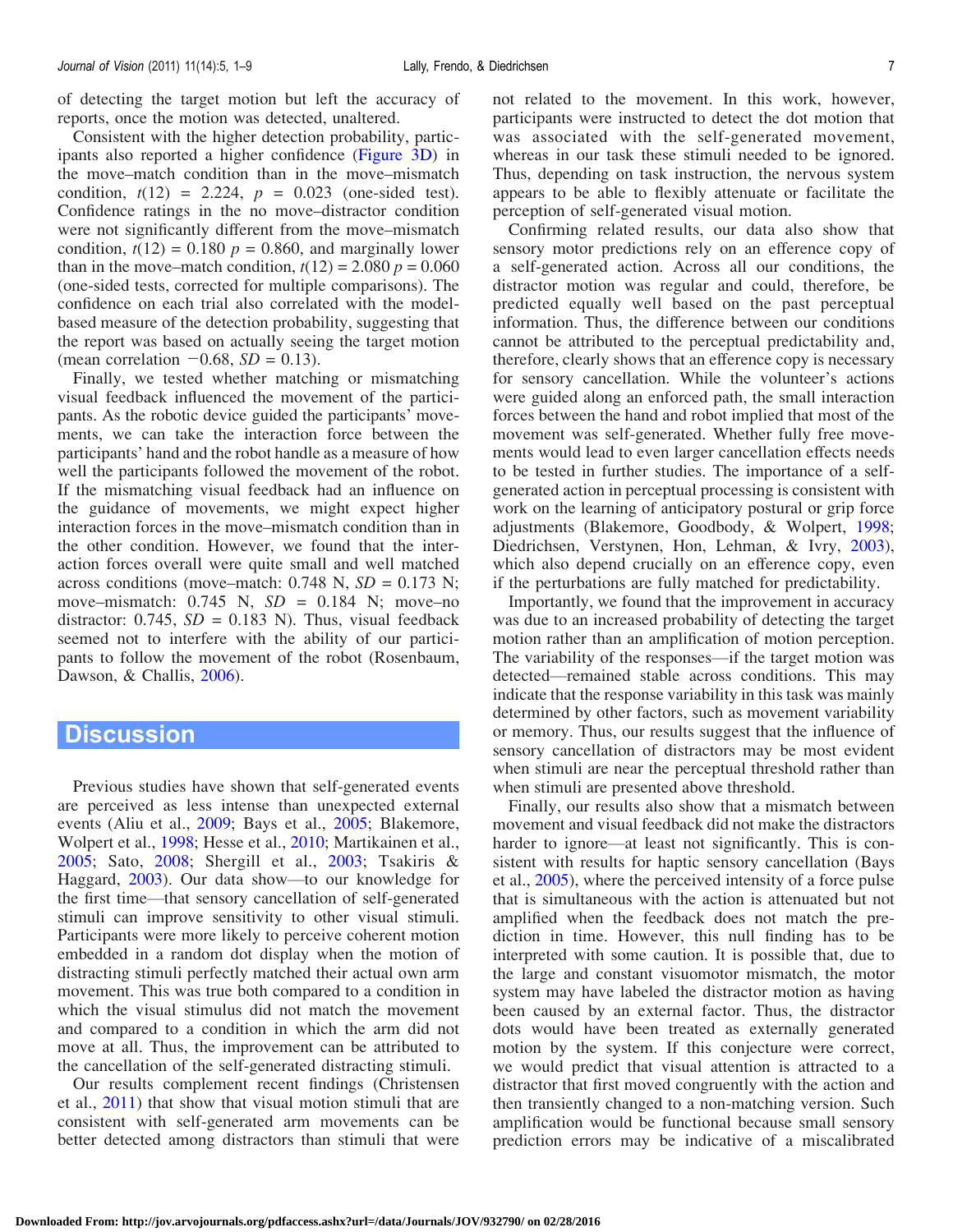<span id="page-7-0"></span>internal forward model rather than an externally caused event (Kording & Wolpert, [2004;](#page-8-0) Synofzik, Thier, & Lindner, [2006](#page-8-0)).

Where in the nervous system does the integration of visual events and sensory predictions take place? A number of functional magnetic resonance imaging (fMRI) studies have suggested a possible role of the posterior superior temporal sulcus (Kontaris, Wiggett, & Downing, [2009](#page-8-0); Leube et al., [2003](#page-8-0)) and the angular gyrus (Farrer et al., 2007; Tsakiris, Longo, & Haggard, [2010](#page-8-0)) in detecting the discrepancy between visual sensory motor predictions and actual visual feedback. These regions show increased blood-oxygen-level-dependent (BOLD) activity during actions with mismatching compared to matching visual feedback. These studies, however, leave open the question as to whether the differences in regional fMRI activity were due to attenuation of self-generated visual stimuli or to the boosting of mismatching visual stimulation.

The neural source of sensory predictions itself, however, remains elusive, although it has been suggested that a visuomotor forward model is located in the cerebellum. Consistent with this idea, Lindner, Haarmeier, Erb, Grodd, and Thier [\(2006](#page-8-0)) studied the process of cancellation of visual motion induced by a pursuit eye movement and found that the BOLD signal in Crus I of the cerebellum correlated with the size of the predicted visual shift. Other studies, however, suggest that the overlearned prediction of visual consequence of own actions may not depend on the integrity of the cerebellum (Synofzik, Lindner, & Thier, [2008\)](#page-8-0). Rather, the role of the cerebellum may lie in the updating of motor behaviors and predictions when the visuomotor mapping changes. This is consistent with the finding that patients with cerebellar lesions are profoundly impaired in the adaptation of visuomotor behaviors (Martin, Keating, Goodkin, Bastian, & Thach, [1996;](#page-8-0) Tseng, Diedrichsen, Krakauer, Shadmehr, & Bastian, [2007](#page-8-0)).

In sum, our data demonstrate, to our knowledge for the first time, that sensory motor predictions can enhance sensory perception of external stimuli. In the context of visual motion detection, we show that participants can better ignore distracting stimuli if these move congruently with a self-generated arm movement. In conjunction with other recent work (Christensen et al., 2011), these findings suggest that the nervous system may be able to either cancel or facilitate self-generated visual motion in a taskdependent manner.

# Acknowledgments

\*NL and BF contributed equally to this work.

The work was supported by a grant from the National Science Foundation (NSF, BSC 0726685).

Commercial relationships: none. Corresponding author: Jörn Diedrichsen. Email: j.diedrichsen@ucl.ac.uk.

Address: Institute of Cognitive Neuroscience, Alexandra House, 17 Queen Square, London WC1N 3AR, UK.

# References

- Aliu, S. O., Houde, J. F., & Nagarajan, S. S. (2009). Motor-induced suppression of the auditory cortex. Journal of Cognitive Neuroscience, 21, 791–802. [\[PubMed](http://www.ncbi.nlm.nih.gov/pubmed/18593265)] [\[Article\]](http://www.ncbi.nlm.nih.gov/pmc/articles/PMC2944400/)
- Bays, P. M., Catalao, R. F., & Husain, M. (2009). The precision of visual working memory is set by allocation of a shared resource. Journal of Vision, 9(10):7, 1–11, http://www.journalofvision.org/content/9/10/7, doi:10.1167/9.10.7. [[PubMed\]](http://www.ncbi.nlm.nih.gov/pubmed/19810788) [[Article](http://www.journalofvision.org/content/9/10/7)]
- Bays, P. M., & Wolpert, D. M. (2007). Predictive attenuation in the perception of touch. In P. Haggard (Ed.), Attention & performance XXII: Sensorimotor foundations of higher cognition (pp. 339–358). Oxford, UK: Oxford University Press.
- Bays, P. M., Wolpert, D. M., & Flanagan, J. R. (2005). Perception of the consequences of self-action is temporally tuned and event driven. Current Biology, 15, 1125–1128. [\[PubMed](http://www.ncbi.nlm.nih.gov/pubmed/15964278)]
- Blakemore, S. J., Goodbody, S. J., & Wolpert, D. M. (1998). Predicting the consequences of our own actions: The role of sensorimotor context estimation. Journal of Neuroscience, 18, 7511–7518. [\[PubMed](http://www.ncbi.nlm.nih.gov/pubmed/9736669)]
- Blakemore, S. J., Wolpert, D. M., & Frith, C. D. (1998). Central cancellation of self-produced tickle sensation. Nature Neuroscience, 1, 635-640. [[PubMed\]](http://www.ncbi.nlm.nih.gov/pubmed/10196573)
- Bridgeman, B., Van der Heijden, A. H. C., & Velichkovsky, B. M. (1994). A theory of visual stability across saccadic eye movements. Behavioral and Brain Sciences, 17, 247–258.
- Christensen, A., Ilg, W., & Giese, M. A. (2011). Spatiotemporal tuning of the facilitation of biological motion perception by concurrent motor execution. Journal of Neuroscience, 31, 3493–3499. [\[PubMed](http://www.ncbi.nlm.nih.gov/pubmed/21368061)]
- Craighero, L., Bello, A., Fadiga, L., & Rizzolatti, G. (2002). Hand action preparation influences the responses to hand pictures. Neuropsychologia, 40, 492–502. [[PubMed\]](http://www.ncbi.nlm.nih.gov/pubmed/11749979)
- Diedrichsen, J., Verstynen, T., Hon, A., Lehman, S. L., & Ivry, R. B. (2003). Anticipatory adjustments in the unloading task: Is an efference copy necessary for learning? Experimental Brain Research, 148, 272–276. [[PubMed\]](http://www.ncbi.nlm.nih.gov/pubmed/12520418)
- Farrer, C., Frey, S. H., Van Horn, J. D., Tunik, E., Turk, D., Inati, S., et al. (2007). The angular gyrus computes action awareness representations. Cerebral Cortex, 18, 254–261. [\[PubMed](http://www.ncbi.nlm.nih.gov/pubmed/17490989)]